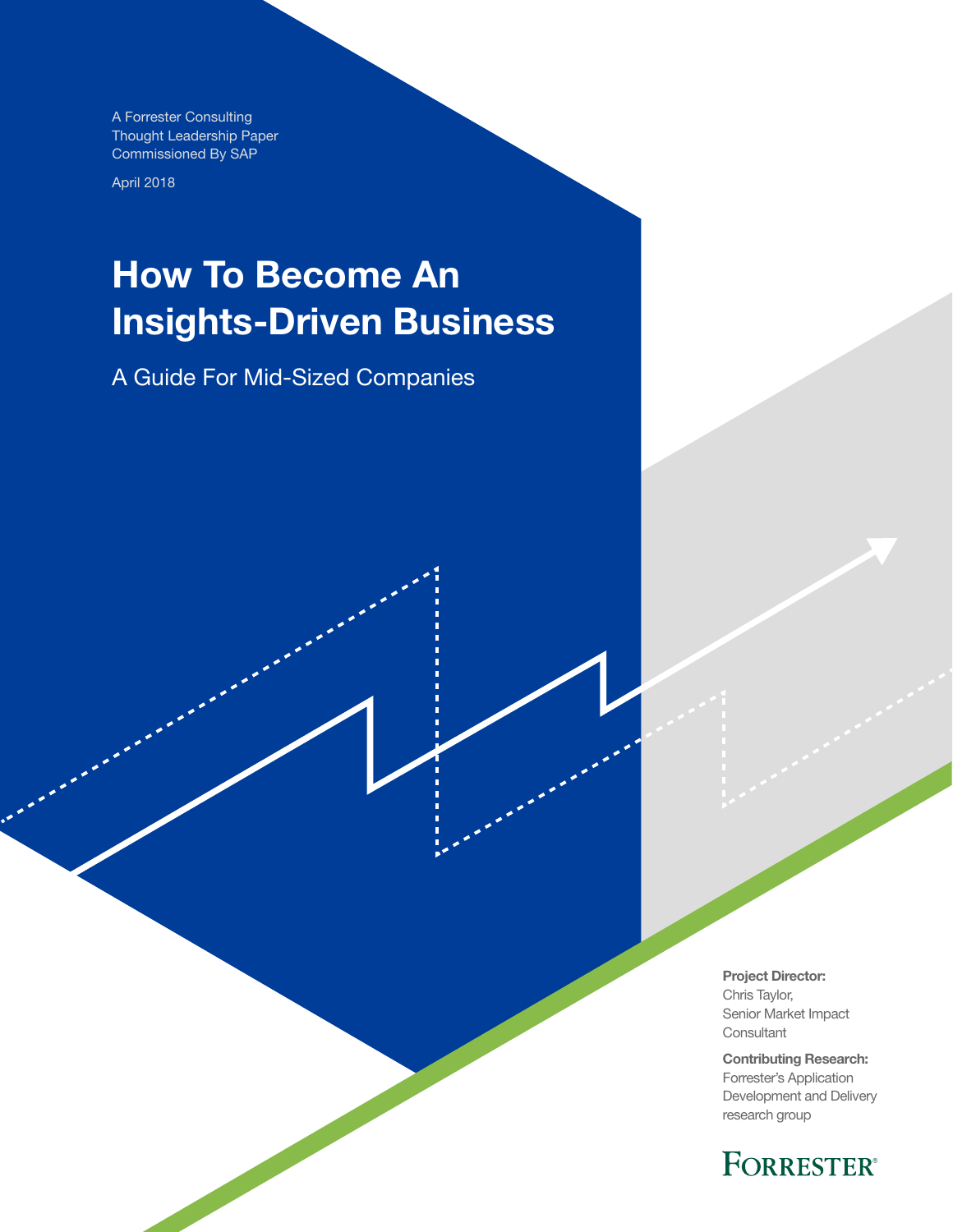

## Introduction

Most mid-sized companies today are striving to be more data driven. They're capturing performance metrics and big data from a variety of sources, and they understand the importance of having this abundance of data. However, advances in digital technology and a greater focus on the customer have permanently altered the way the market operates, thus creating a stronger need for growing companies to differentiate themselves. Being data driven is just the start, as companies that are looking to succeed must take their data practices to the next level by becoming insights driven — using data to inform all key business decisions — to ensure greater relevance and success in the changing market landscape.

In January 2018, Forrester Consulting published a Thought Leadership Paper, commissioned by SAP, that was focused on how companies can shift from being data driven to becoming insights-driven organizations. This Spotlight document provides a focused view of those findings from the perspective of mid-sized companies, both smaller and larger midsize, ranging from 100 to 499, and 500 to 999 employees, respectively. In this study, Forrester leveraged data from Forrester's 2017 Business Technographics® Data and Analytics Survey along with data from existing reports and market data published by Forrester.

#### KEY FINDINGS

- › Seventy-nine percent of mid-size companies want to extract more value from big data, and as part of that, 80% want to become more advanced in their ability to perform analytics.
- › Business silos limit companies' ability to extract data insights.
- › Mid-sized companies face a number of challenges with becoming insights driven: inconsistent quality among data sources, lack of internal experts, and lack of proper tools.
- › Companies need to make analytics pervasive throughout their organizations by supplementing traditional pull-style analytics with a push approach, enabling analytics within transactional applications and processes to make insights more contextual and actionable.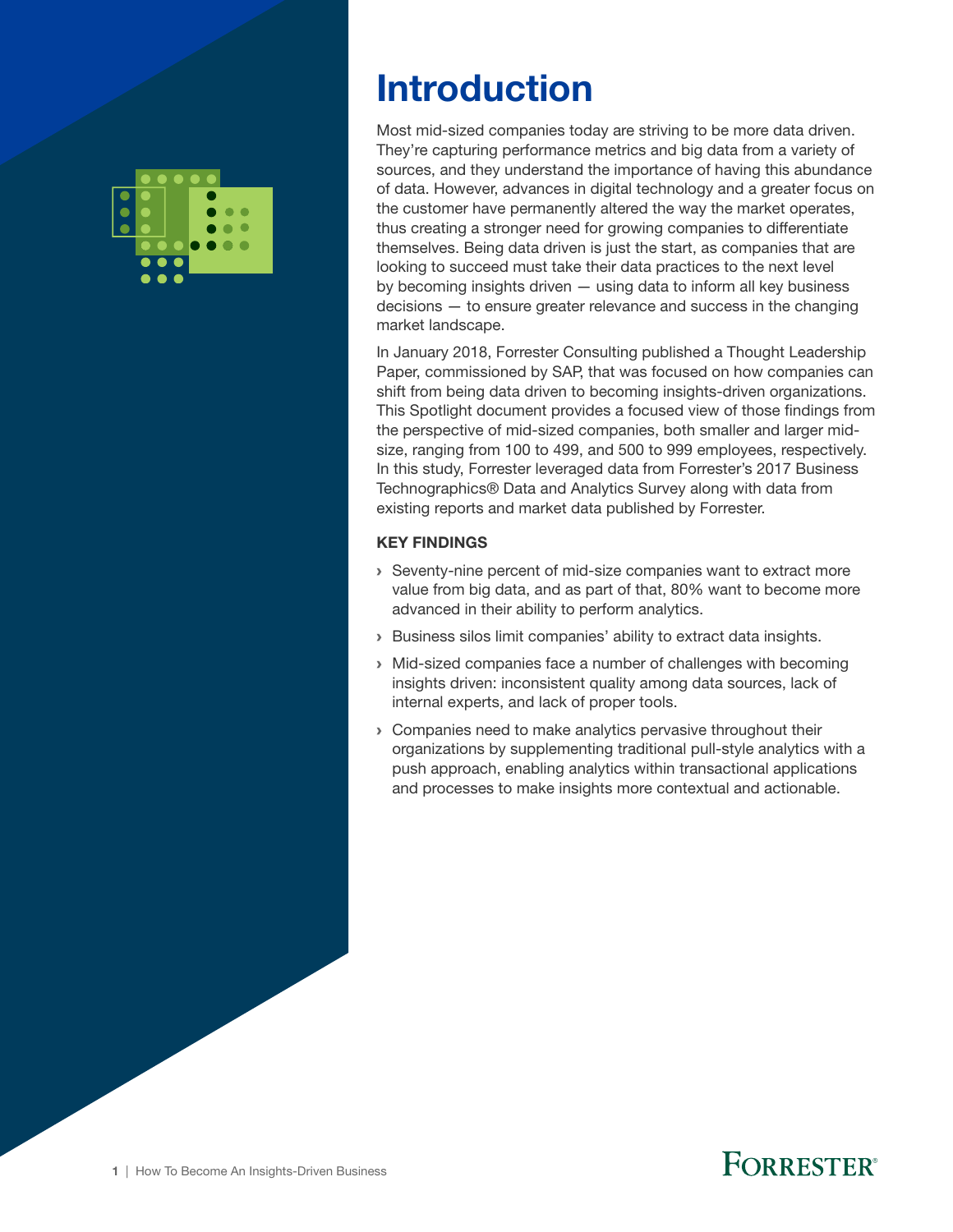### What Does It Mean To Be Insights Driven?

Most companies today realize that they can't build a sustainable business strategy based on intuition alone. Data is needed to help guide decisions based on facts rather than guesswork. Most mid-sized companies have vast pools of data available to them, but the trick is learning how to use that data effectively. However, just using more data isn't the solution. Forrester data shows that 79% of these companies want to extract more value from big data, and as part of that, 80% want to become more advanced in their ability to perform analytics. The results were similar for the smaller mid-size companies as well (100 to 499 employees), who can also leverage data in a greater capacity to grow their business.

As mid-sized companies begin to extract greater value from their data, they then must leverage those insights to guide business decisions to truly transform their organization into being insights driven. This can be a challenge as these companies may not have the subject matter experts in each line of business. Forrester has identified five principles that differentiate companies from simply being data-aware versus insights driven (See Figure 1). This highlights how insights-driven firms infuse data insights into everyday business processes and decisions in order to maximize their impact.

#### BUSINESS SILOS ARE LIMITING DATA INSIGHTS

The appeal of using data to guide business decisions is high, but when data and insights are only utilized in silos, their impact on the business is limited. Siloes are further perpetuated when line-of-business leaders implement technology, often easy to deploy cloud technology, to support their individual business functions without the involvement of IT leaders. While this benefits the individual teams, it creates disconnected data pools within companies from which different insights are being derived. Without a unified approach, data and insights will only exist in silos and the usefulness of those insights will be limited.

79% of companies want to extract more value from big data, and as part of that, 80% want to become more advanced in their ability to perform analytics.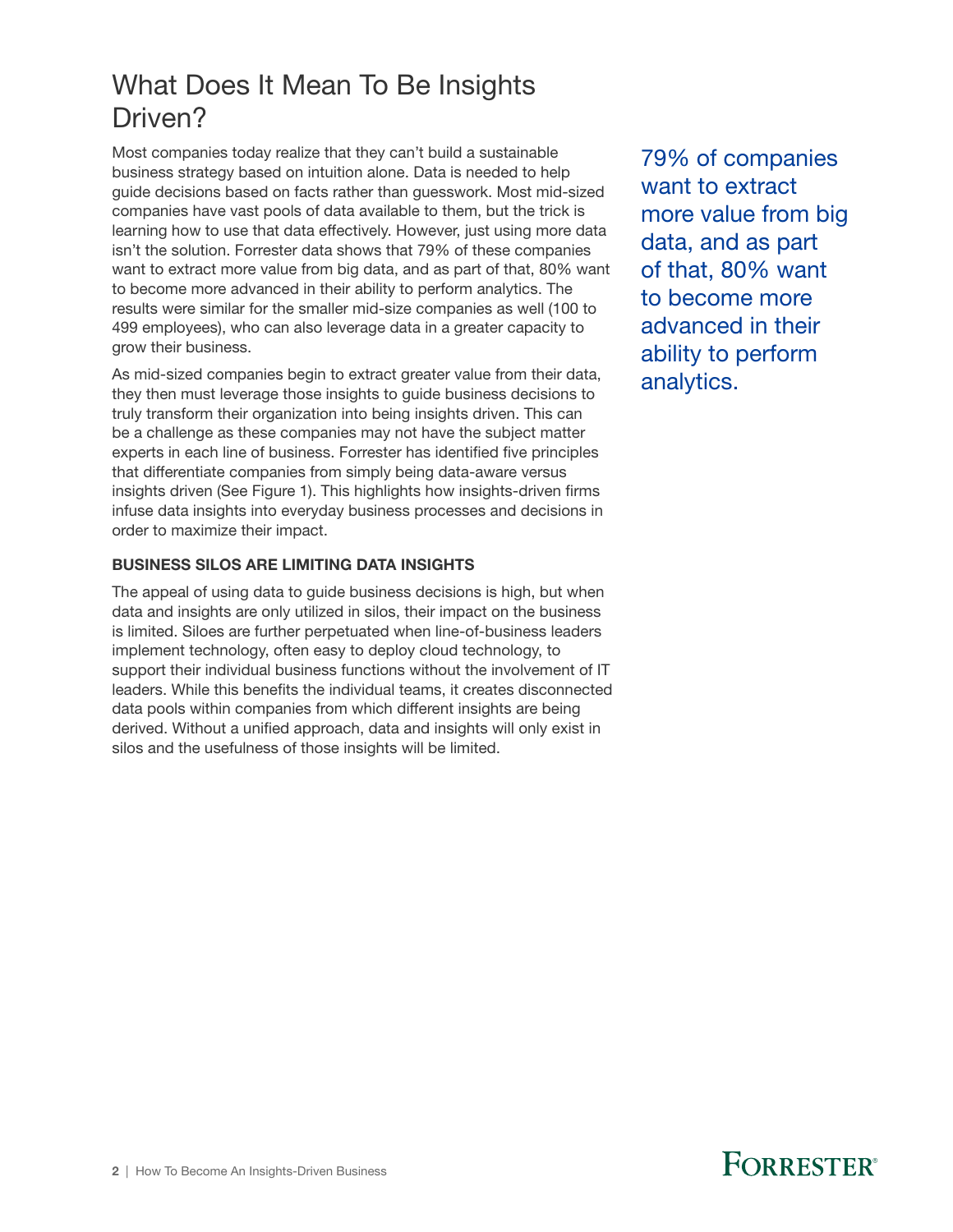#### Figure 1

#### Insights-Driven Businesses Operate Differently According To Five Principles

| Insight-driven<br>principle                                        | Data-aware firms                                                                                                        | Insights-driven firms                                                                                                                         |
|--------------------------------------------------------------------|-------------------------------------------------------------------------------------------------------------------------|-----------------------------------------------------------------------------------------------------------------------------------------------|
| <b>Operating models</b><br>are based on<br><b>insights</b>         | Support business decisions<br>with data.                                                                                | Build businesses that create<br>specific competitive advantages<br>through insight.                                                           |
| Insights must be<br>actionable                                     | Know they have a lot of data<br>but struggle to turn it into<br>action.                                                 | Harness actionable insights from<br>analytics, employees, and<br>customers and then implement<br>them in software to drive action.            |
| <b>Learning and</b><br>experimenting are<br>continuous             | Collect data slowly and use it<br>in long-cycle business<br>analytics decision making.                                  | Purposefully measure the impact of<br>applied insights, and then optimize<br>in closed-loop, agile cycles of<br>experimentation and learning. |
| <b>Investments in</b><br>insights capabilities<br>are strategic    | Build data lakes and platforms<br>and invest in self-service data<br>tools in the hope that good<br>things will result. | Invest to achieve businesses'<br>strategic objectives, which always<br>include competitive advantage<br>through insight.                      |
| <b>Insight collection</b><br>and implementation<br>is a team sport | Centralize reporting and<br>advanced analytics functions<br>to drive efficiency.                                        | Build agile, cross-functional<br>insights teams embedded in their<br>businesses and accountable for<br>clear, insights-driven outcomes.       |

Source: Forrester Research, Inc.

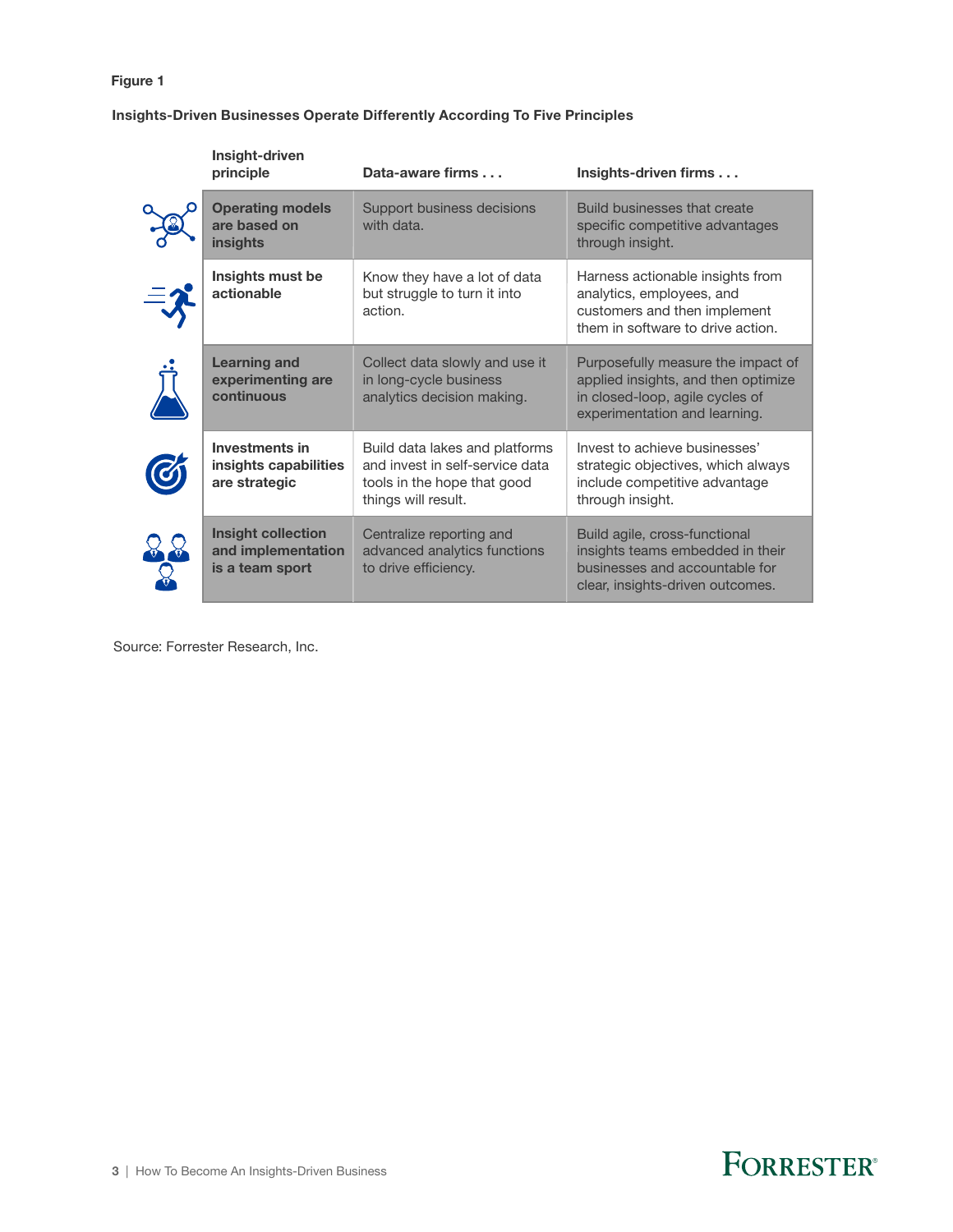### Business Challenges Impede Efficiency In Working With Data

As mid-sized companies face various challenges in how their business works with data, business silos are just part of the challenge of becoming insights driven. Specific challenges include:

- › Inconsistent level of quality among data sources and too many unconnected data sources. The more a business expands and grows, the more data will be spread out across the business. As individual business units begin to manage their own data and analytics, consistency of data quality is lost and data silos form. To address these challenges, over 50% of mid-size companies have implemented better data cataloging and a more complete data view across channels. (see Figure 2).
- › Smaller IT organizations with fewer internal experts. Companies between 100 to 499 employees typically have smaller IT organizations. As such, they have less time to manage both data and insights-related tasks. These organizations need better ways to enable analytics/BI without the involvement of IT and, according to our survey, 48% of those companies have implemented more BI self-service capabilities. Larger mid-sized companies (500 to 999 employees) showed an even higher adoption rate at 59% (see Figure 2).

#### Figure 2

#### Mid-Sized Companies Are Working To Address Data And Insights Challenges



Base: 680 business and IT decision makers from mid-size companies

Source: Forrester's Global Business Technographics Data And Analytics Survey, 2017

## **FORRESTER®**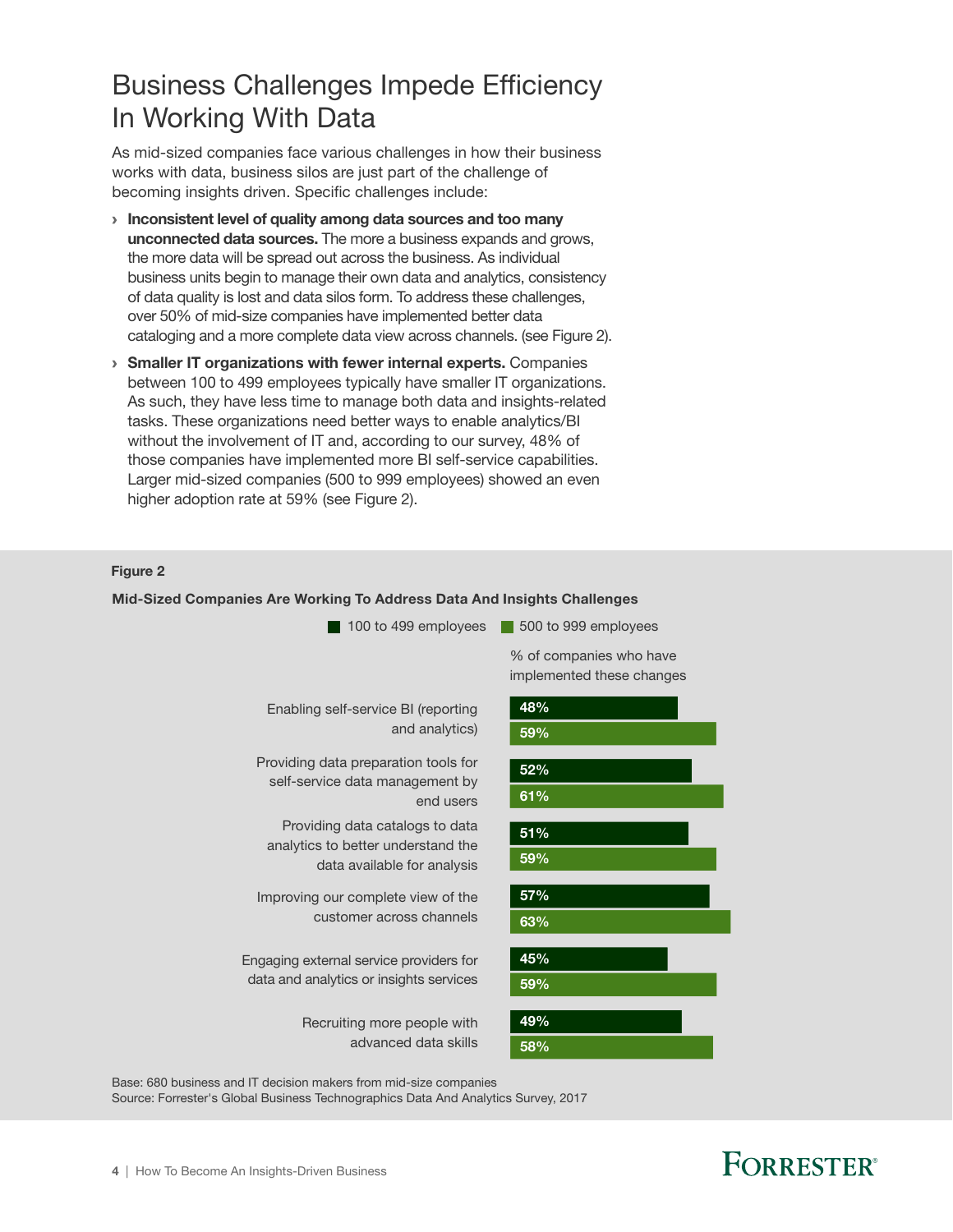- > Limited ability to build tools internally. Building and maintaining a custom data and analytics solution requires substantial effort — which companies with smaller IT teams don't often have time, or budget for. As such, mid-size companies are much more apt to contract with third parties to support data and analytics (52%). When this is done in a siloed or piecemeal manner without a central data strategy, the result is a broad tech stack built across horizontal and vertical business processes which creates siloes and integration challenges and requires a broader skillset to manage effectively.
- › Data materializes too fast to manage. Growing mid-market companies are seeing exponential data growth year over year, with a higher percentage of larger mid-sized companies (500 to 999 employees) seeing data volumes over 1,000 terabytes (see Figure 3). Understanding and effectively managing the breadth of this data is critical for being able to mine it for business insights.

#### Figure 3

#### Data Volumes Are Skyrocketing

*% of companies with >1000 terabytes (TB) of data*



Base: 411 (2016) and 418 (2017) technology decision makers at companies with 100 to 499 employees \*Base: 439 (2016) and 442 (2017) technology decision makers at companies with 500 to 999 employee Source: Forrester's Global Business Technographics Data And Analytics Survey, 2016 \*Source: Forrester's Global Business Technographics Data And Analytics Survey, 2017

### **FORRESTER**®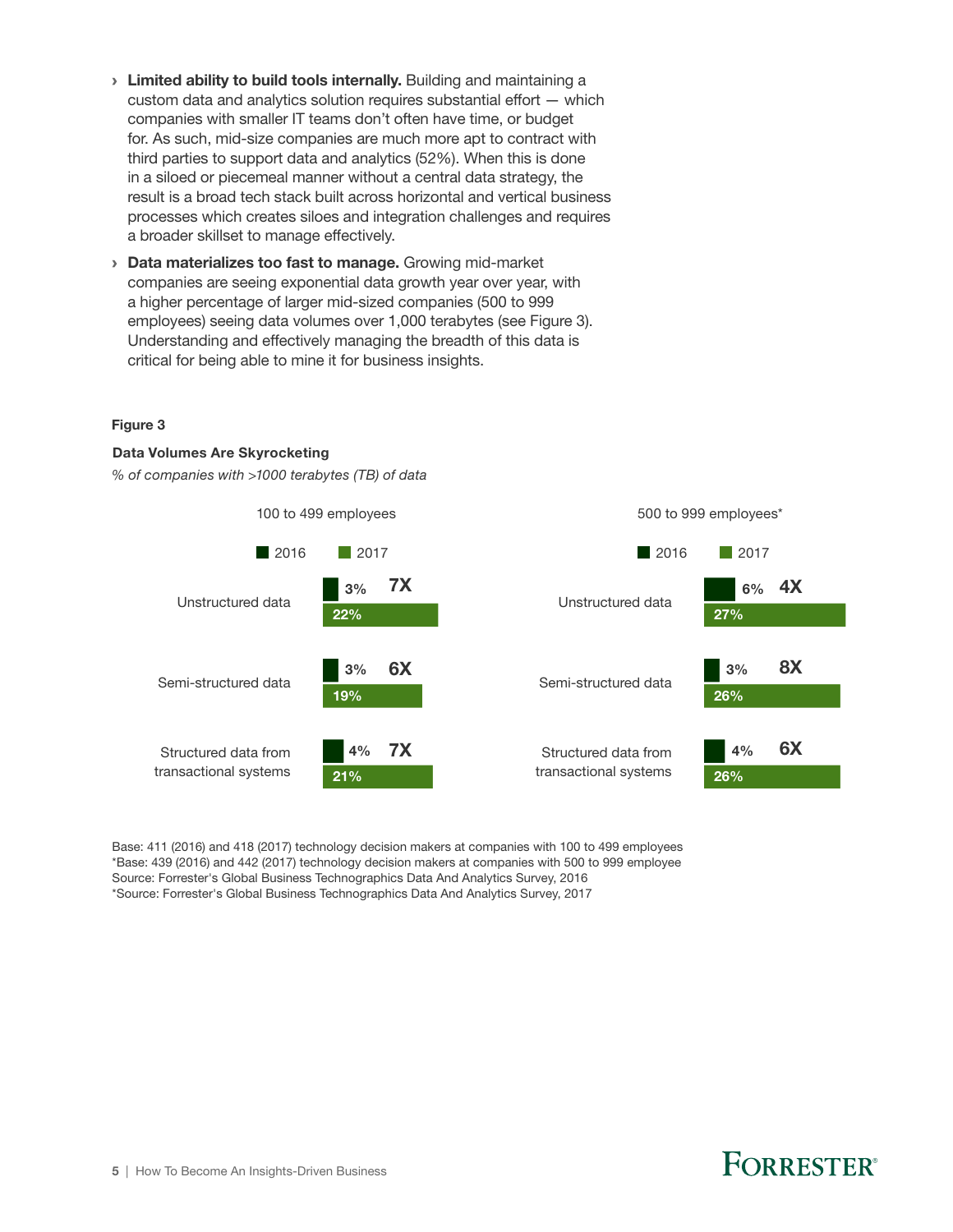### Becoming Insights Driven Requires A New Approach To Data

Certain challenges, such as ever-increasing data volumes, may be impossible for mid-sized companies to solve. Rather than addressing these issues head on, mid-sized companies should focus on four key capabilities to adjust the way their companies utilize data to become more insights driven:

- › Making data management more agile and flexible. If a company can't adapt quickly, its customers will go elsewhere. Being able to access and act on data more quickly requires companies to adopt new data management technology that goes beyond the traditional, highly structured methods for housing data, such as database management systems (DBMS).
- › Making analytics more agile and flexible. Analytics can also be more agile by making analytical tools more accessible to business users (or "citizen" data scientists). Becoming more agile with analytics requires companies to be less dependent on data scientists, IT, or consultants for analytics, and instead put better tools in the hands of all knowledge workers for self-service analytics.
- › Finding insights based on all LOB data, not just partial data subsets. Data volumes have grown exponentially over the past few years, and leveraging all that data can be a challenge. Anecdotal evidence shows that, on average, companies manage to govern, process, and utilize only 20% to 50% of all their enterprise data for insights and decisions.
- › Ensuring data insights are contextual, actionable, and pervasive. The traditional pull method of doing analytics — asking a question and getting an answer from an analytical application — has significant gaps. Analytics in such a case are not contextual — a standalone analytical application is not aware of the process context, such as what customer record or customer segment is currently being worked on (see Figure 4). Companies cannot start from scratch every time they want to run new analytics on a data set, as the rapid pace of the digital world will likely render those insights obsolete by the time they are reached. As a result, only 31% of companies strongly agree they can obtain insights in a timely manner.

For mid-size companies, making this new approach work requires better management of partner resources, as partner applications often house large volumes of data that companies need access to. Anecdotally, Forrester has seen that mid-sized companies, on average, utilize approximately seven different software partners to support their various business functions. However, each partner generates data within their applications but may not have the tools or skills to pass that data back to the company. Mid-sized companies must be prepared to address these challenges if they want to truly become insights driven.

#### Figure 4

Companies need to make analytics more pervasive